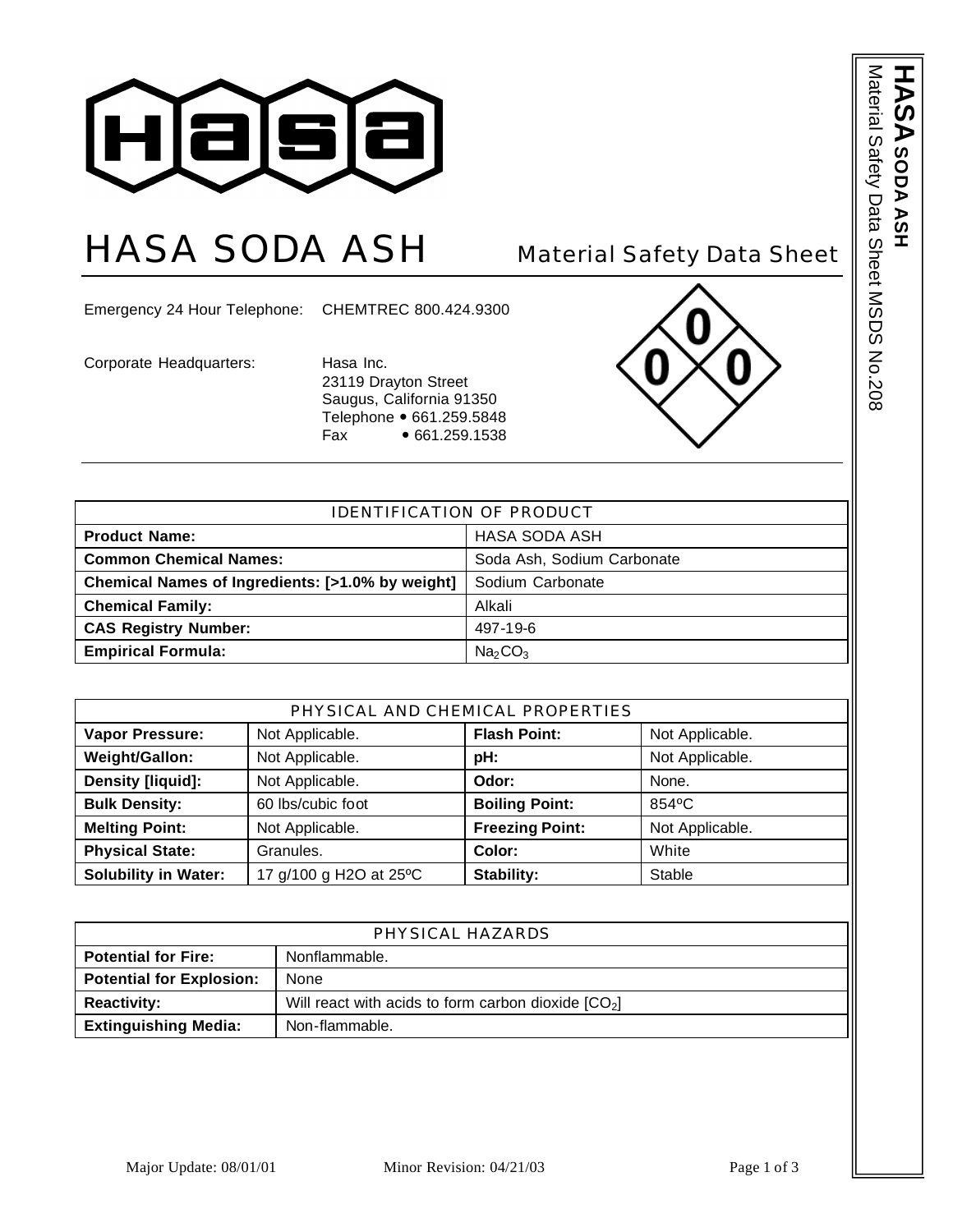| <b>HEALTH HAZARDS</b>                             |                                                          |  |
|---------------------------------------------------|----------------------------------------------------------|--|
| <b>Signs and Symptoms of Exposure:</b>            | Eye and skin irritation.                                 |  |
| <b>Medical Conditions Aggravated by Exposure:</b> | No data available.                                       |  |
| Oral [ingestion] LD <sub>50</sub> :               | No data available.                                       |  |
| Dermal [skin absorption] LD <sub>50</sub> :       | 28,000 mg/kg                                             |  |
| Inhalation [breathing] LC <sub>50</sub> :         | Dust may irritate nose and respiratory system.           |  |
| Eye Irritation:                                   | May irritate and/or burn eyes on contact.                |  |
| <b>Skin Irritation:</b>                           | Mild irritation. Not considered to be a skin sensitizer. |  |
| <b>OSHA PEL:</b>                                  | None Established.                                        |  |
| <b>ACGIH TLV/TWA:</b>                             | None Established.                                        |  |

| POTENTIAL ROUTE [S] OF ENTRY   |                    |  |
|--------------------------------|--------------------|--|
| <b>Inhalation [Breathing]:</b> | Dust from product. |  |
| Dermal [Skin]:                 | Dust from product. |  |
| Eyes:                          | Dust from product. |  |
| Ingestion:                     | Not anticipated.   |  |

| CARCINOGENIC [CANCER POTENTIAL] INFORMATION                                              |             |  |
|------------------------------------------------------------------------------------------|-------------|--|
| National Toxicological Program [NTP] Sixth Annual Report on Carcinogens:                 | Not listed. |  |
| International Agency for Research on Cancer [IARC] Monographs, V. 1-53, Supps. 1-8:      |             |  |
| <b>Listed by Federal OSHA as Carcinogens:</b>                                            | Not listed. |  |
| Safe Drinking Water and Toxic Enforcement Act of 1986 [Proposition 65, California only]: | Not listed. |  |

## GENERAL PRECAUTIONS FOR SAFE USE AND HANDLING

Store in cool, dry place. Do not mix with acids. Add this product only to swimming pool, spa, hot tub, or therapeutic waters in accordance with label directions.

## PERSONAL PROTECTION AND HYGIENE

Wash hands after handling.

## CLEAN-UP OF SPILLS

Sweep up spilled material and place in trash for collection.

| <b>FIRST AID</b>        |                                                                                    |
|-------------------------|------------------------------------------------------------------------------------|
| <b>Eye Contact:</b>     | Flush with water. Remove contact lenses [if applicable]. Hold eyelids open.        |
|                         | Continue flushing with water for 15 minutes. Get prompt medical attention.         |
| <b>Skin Contact:</b>    | Brush off any residue. Wash affected area with water for 15 minutes. If irritation |
|                         | persists, get medical attention.                                                   |
| Ingestion [swallowing]: | Drink large quantities of water. DO NOT induce vomiting.                           |
| Inhalation:             | Get medical attention for irritation, ingestion, or discomfort from inhalation.    |

**ASA SODA ASH** 

**SODA ASH**

Material Safety Data Sheet MSDS No.208

Material Safety Data Sheet MSDS No.208